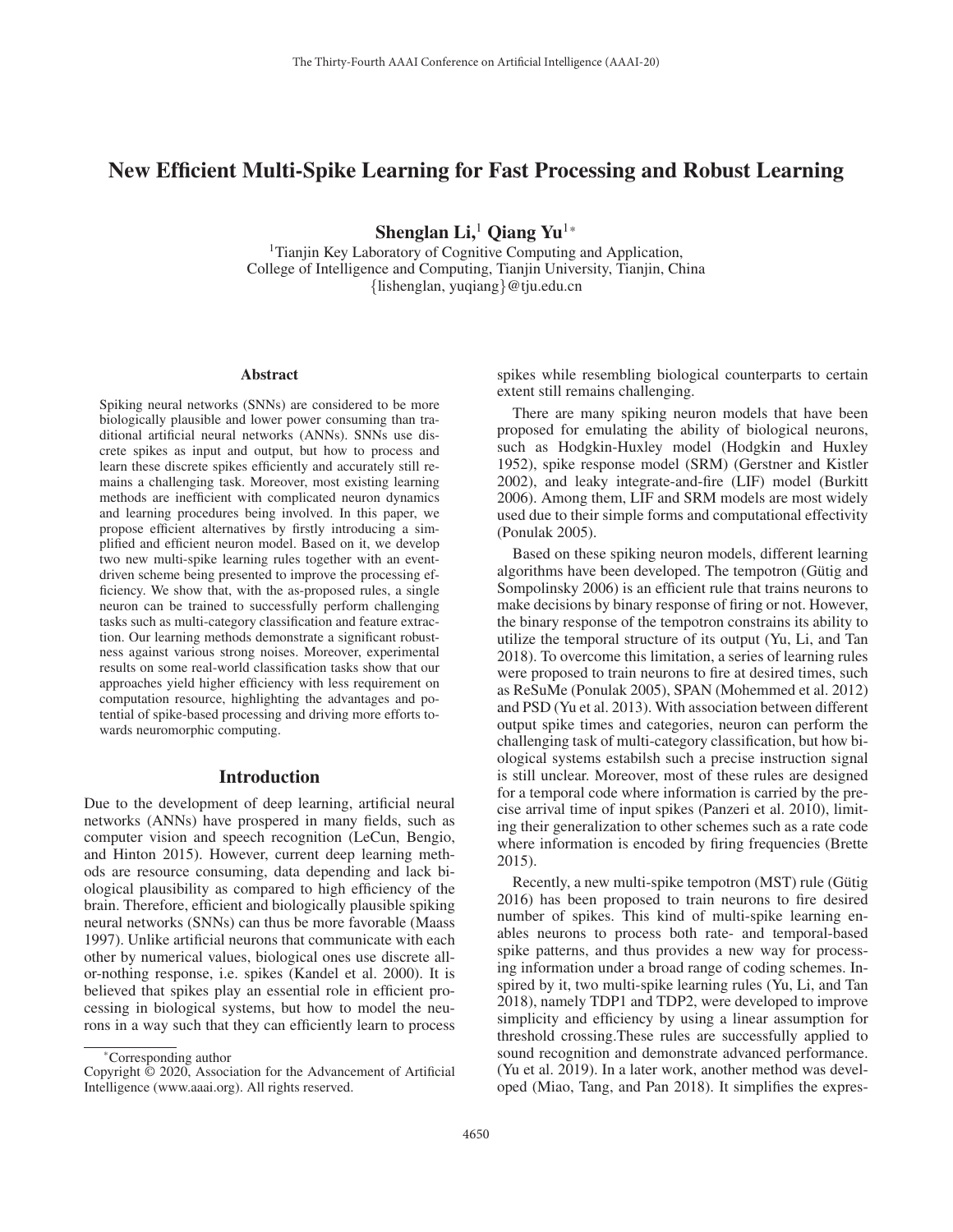sion of membrane potential by assuming an infinite threshold and update synaptic weights by local maximum point. However, a common disadvantage of these rules exists in the complexity of neuron dynamics, computation scheme and spike learning, as a result of which would limit their implementations in both software and hardware.

A recent variant was proposed to improve the processing speed by combining the advantages of both tempotron and PSD (Yu, Wang, and Dang 2018). Similarly, another efficient method was developed (Xiao Rong and Tang 2019) by quickly finding a local maximum value as the signal to update synaptic weights. In this paper, we continue to contribute to this family of multi-spike learning rules with efficiency mainly considered for both processing and learning. Firstly, we introduce a simplified LIF neuron model for efficient processing of spikes, where membrane potential is modeled with an impulse function. In addition, we take an event-driven scheme to further improve the processing efficiency. Based on these, we propose two new rules for multi-spike learning and evaluate their performance on various tasks such as multi-category classification, feature extraction and real-world classifications. Experimental results show that our method has higher performance and lower computational request than other baseline learning rules, making our work significantly valuable to spike-based and neuromorphic computing.

### Method

In this section, the neuron model and two multi-spike learning algorithms are described in detail, together with an event-driven scheme.

## Neuron Model

The biologically inspired LIF model has been widely used in many neuroscience tasks due to its simplicity and computational effectivity (Ponulak and Kasinski 2011). Therefore, we build our simplified neuron model based on it, as follows:

$$
\tau \frac{dV}{dt} = -V(t) + I_{in}(t) + I_{out}(t)
$$
\n(1)

where  $\tau$  is the time constant of neuron's membrane potential V.  $I_{in}$  and  $I_{out}$  model the input currents from presynaptic neurons and firing reset dynamics, respectively. The two currents can be set in a simple form as Eq. 2 and 3:

$$
I_{in}(t) = \sum_{i=1}^{N} w_i \sum_{t_i^j \le t} \delta(t - t_i^j)
$$
 (2)

Here, N and  $w_i$  denote the number of the presynaptic afferents and the corresponding synaptic efficacy, respectively.  $t_i^j$  is the arrival time of the j-th presynaptic spike of the i-th afferent.

$$
I_{out}(t) = \vartheta \sum_{t_s^j < t} \delta(t - t_s^j) \tag{3}
$$

where  $\vartheta$  denotes the firing threshold. Whenever neuron's membrane potential crosses it, an output spike is elicited.  $t_s^j$  represents the time of the j-th output spike.  $\delta(t)$  is a unit



Figure 1: Dynamics of the spiking neuron model. A. input spike pattern where x and y axis denotes the time and afferent ids, respectively. Each dot represents a spike. B. synapic weights of corresponding afferents in A. C. membrane potential trace of the neuron in response to the pattern in A. Gray dashed line denotes the firing threshold. D. The postsynaptic potential kernel,  $\varkappa$ .

impluse function where its value is equal to zero everywhere except for  $t$  at 0. Its integral over the entire domain is one.  $\delta(t)$  describes the occurrence of neuron's firings from both pre-synaptic neurons  $(t_i^j)$  and its own output  $(t_s^j)$ .

Substituting Eq. 2 and 3 into Eq. 1, the final form of the neuron model can be given as:

$$
V(t) = \sum_{i=1}^{N} w_i \sum_{t_i^j \le t} \varkappa(t - t_i^j) - \vartheta \sum_{t_s^j < t} \varkappa(t - t_s^j) \tag{4}
$$

Here  $\varkappa(t) = \exp(-t/\tau)$  is an exponential decay kernel describing the influence of spikes on postsynaptic membrane potential.

As is shown in Fig. 1, neuron's membrane potential evolves by integrating synaptic currents from afferent neurons. Each afferent spike contributes a postsynaptic potential (PSP), whose peak amplitude is determined by  $w$ , to the neuron. When its membrane potential crosses the firing threshold, an output spike is elicited, followed by a reset dynamics. When there is no input spike, the membrane potential will gradually decay to the rest level.

In most other multi-spike learning rules, a doubleexponential kernel is adopted for PSP as:

$$
K(t) = V_0[\exp(-t/\tau_m) - \exp(-t/\tau_s)] \tag{5}
$$

where the maximum value of the kernel function is normalized by a factor  $V_0$ . The membrane time constant  $\tau_m$  and the synaptic time constant  $\tau_s$  are generally set to 20 ms and 5 ms, respectively. We find the effects of different kernels on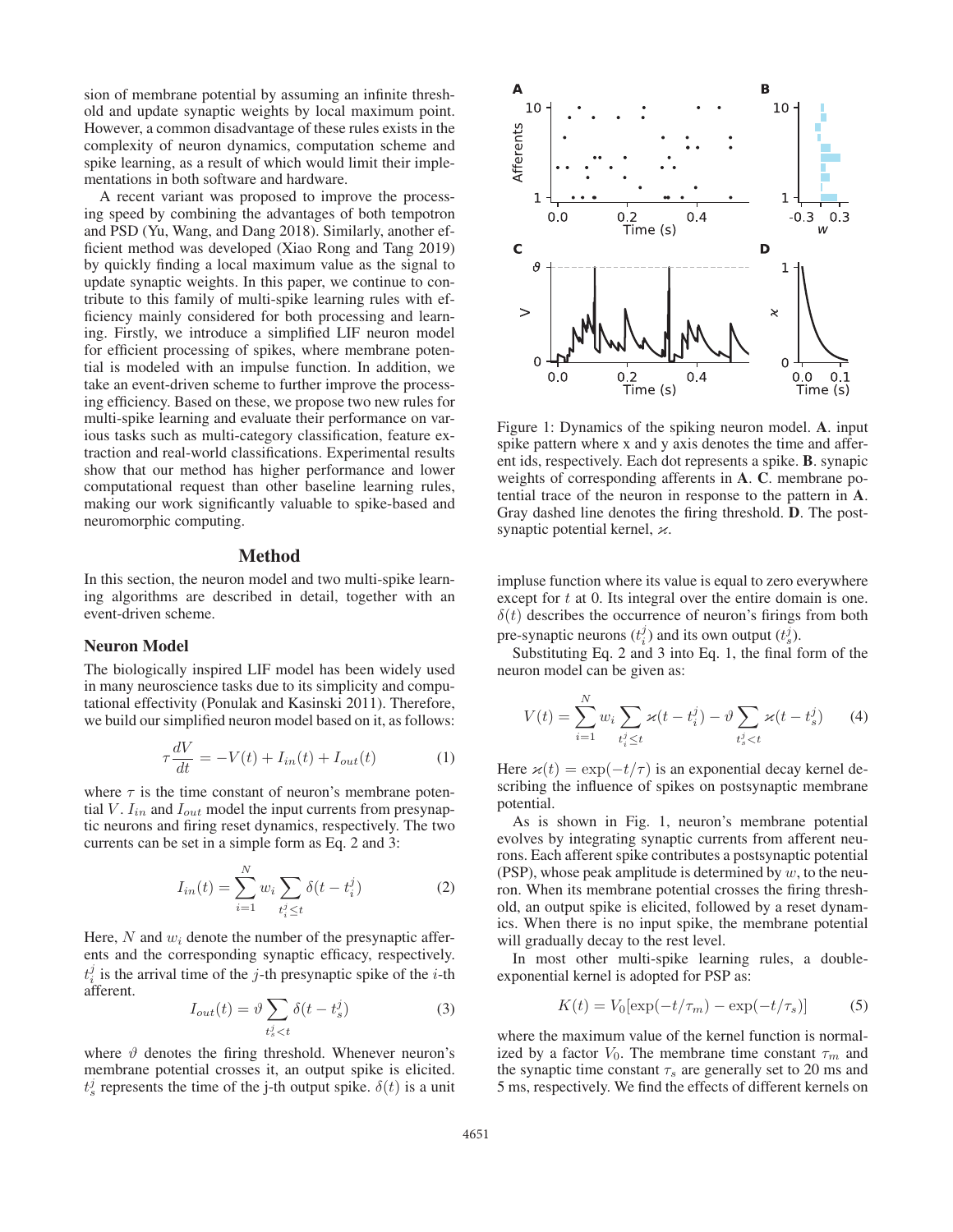neuron's membrane potential can be approximated by following  $\int K(t)dt = \int \varkappa(t)dt$ , and thus we set our parameter  $\tau$  according it.

Compared to the double exponential kernel, our model is more simple, yet without affecting its performance on various tasks like recognition and feature extraction that we will demonstrate later in this paper.

## Event-Driven Scheme

An efficient event-based computation scheme is adopted to improve the processing in this study. This event-driven approach is superior to a time-based one because it does not depend on a step size for simulation, thus reducing computational operations to be linearly related to the total number of input spikes (Yu, Li, and Tan 2018). In this approach, computations are driven by spikes one after another in order of time. So, for a stream input spikes  $t_1 \leq t_2 \leq ... \leq t_n$ with their corresponding synaptic weights  $w_1, w_2, ..., w_n$ , the voltage at the  $k$ -th spike is given as:

$$
V(t_k) = \sum_{i=1}^{k} w_i \exp(-\frac{t_k - t_i}{\tau}) - \vartheta \sum_{t_s^j < t_k} \exp(-\frac{t_k - t_s^j}{\tau})
$$
\n
$$
:= D_k - E_k \tag{6}
$$

The states of  $D_k$  and  $E_k$  can be expressed recursively as follows:

$$
D_k = D_{k-1} \exp(-\frac{\Delta_{k-1}}{\tau}) + w_k
$$
 (7)

$$
E_k = E_{k-1} \exp\left(-\frac{\Delta_{k-1}}{\tau}\right) \tag{8}
$$

where  $\Delta_{k-1} = t_k - t_{k-1}$  denotes the interspike interval before the  $k$ -th input spike. Our computation method is detailed in Algorithm 1.

| <b>Algorithm 1</b> Event-driven computation scheme              |  |  |  |  |  |  |
|-----------------------------------------------------------------|--|--|--|--|--|--|
| <b>Input:</b> Sorted input spike times $S = \{t_k   k=1,2,,n\}$ |  |  |  |  |  |  |
| <b>Output:</b> Output spike number $n_o$                        |  |  |  |  |  |  |
| 1: function $RESPONSE(S)$                                       |  |  |  |  |  |  |
| for each input spike with time $t_k$ do                         |  |  |  |  |  |  |
| $\Delta_{k-1} = t_k - t_{k-1}$                                  |  |  |  |  |  |  |
| Update $D_k$ by Eq. 7                                           |  |  |  |  |  |  |
| Update $E_k$ by Eq. 8                                           |  |  |  |  |  |  |
| Update membrane potential $V(t_k)$ by Eq. 6                     |  |  |  |  |  |  |
| while $V(t_k) \geq \vartheta$ do                                |  |  |  |  |  |  |
| $V(t_k) \leftarrow V(t_k) - \vartheta$                          |  |  |  |  |  |  |
| $E_k \leftarrow E_k + \vartheta$                                |  |  |  |  |  |  |
| Elicit an output spike $n_o \leftarrow n_o + 1$                 |  |  |  |  |  |  |
| end while                                                       |  |  |  |  |  |  |
| end for                                                         |  |  |  |  |  |  |
| 13: return $no$                                                 |  |  |  |  |  |  |
| 14: end function                                                |  |  |  |  |  |  |
|                                                                 |  |  |  |  |  |  |



Figure 2: Illustration of EML and EMLC learning rule including the long-term potentiation (LTP) and long-term depression (LTD) process. Top, both LTP and LTD depends on critical thresholds  $\vartheta_k^*$ . Vertical dashed line denotes the threshold of the neuron. Bottom, both LTP and LTD depends on the current state of the neuron in response to a spike pattern. The blue circle represents the maximum value of the subthreshold voltage, and the red circle denotes the minimum value of the reseted potentials at all output spikes,  $t_s^j$ .

### Learning Rule

Recently, MST (Gütig 2016) is proposed to train neurons to elicit spikes according to a given target spike number. Following this work, efficient variants are developed such as TDP1 and TDP2 (Yu, Li, and Tan 2018) where a linear assumption for threshold crossing is applied to simplify the processing. Further these studies, we propose two new ones based on our neuron model in this study.

## A.The EML Rule

Like MST and TDP, our first learning rule named efficient multi-spike learning (EML), is also based on the spikethreshold-surface  $(STS)$  (Gütig 2016). STS describes the relation between the number of output spikes and the neuron's threshold. A small value of threshold will normally result in a high number of output spikes (see Fig. 2). STS is characterized by a sequence of critical threshold values  $\vartheta_k^*$  at which  $n_{out}$  jumps from  $k - 1$  to k. Therefore, for a given input spike pattern, the output spike number can be changed by manipulating the critical threshold.

Each critical threshold value  $\vartheta_k^*$  corresponds to a voltage value described by Eq. 4, and thus it is a function of synap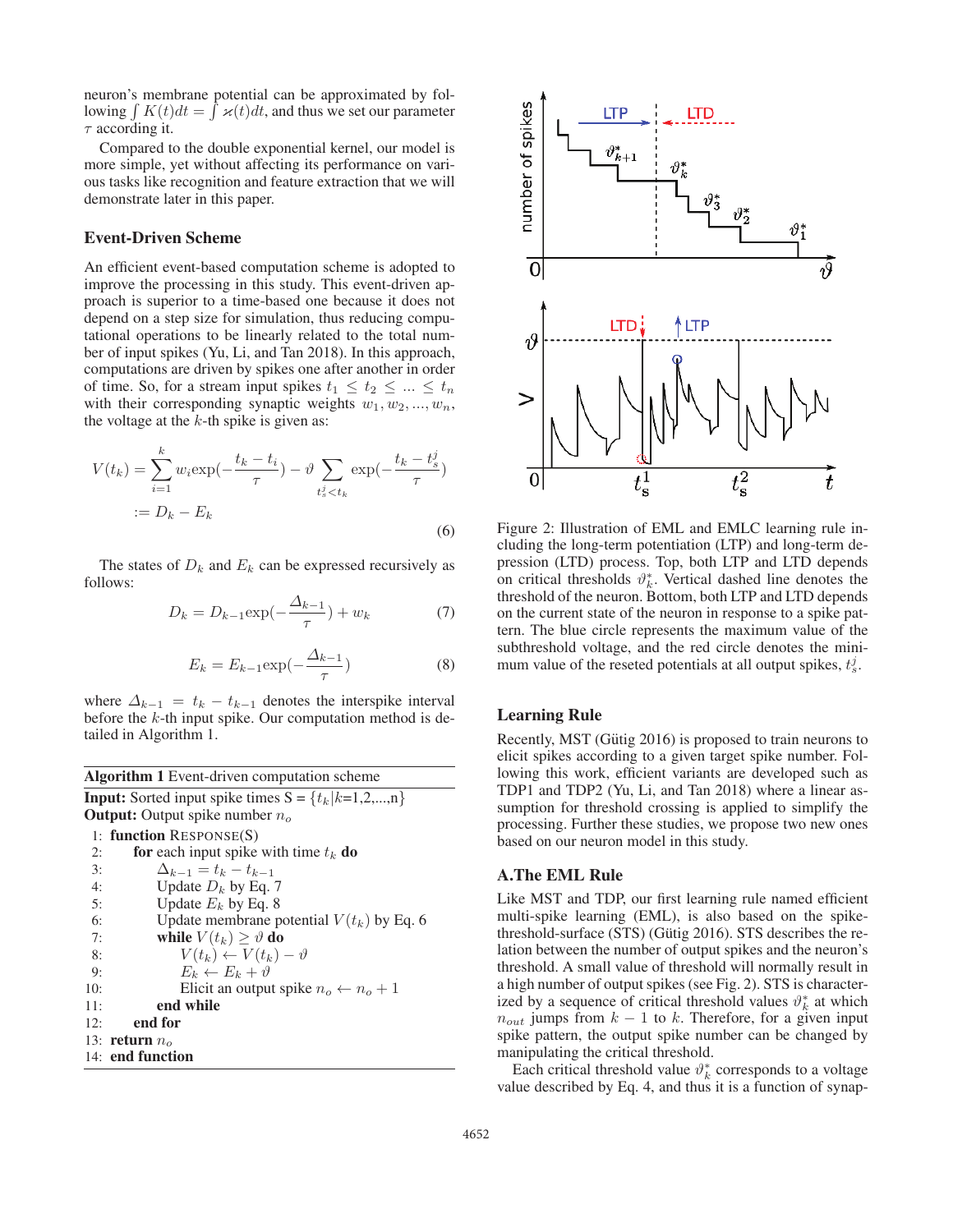tic weights  $\vec{w}$  and differentiable with respect to them. For a given threshold  $\vartheta$ , we define the maximum of all the peaks of subthreshold voltage as  $v_{max}(\vartheta)$ . Consider a given  $\vartheta^*$  as the threshold, we assume there exists a  $t^*$  such that  $V(t^*) =$  $v_{max}(\vartheta^*) = \vartheta^* = \vartheta$ . We denote the derivative of  $\vartheta^*$  with respect to the *i*th synaptic efficacy as  $\vartheta_i^{*'}$ . In MST and TDP1, the influence of output spikes  $t_s^j$   $(j \in \{1, 2, ..., m\})$  before  $t^*$ are considered, so the derivative is given as:

$$
\vartheta_i^{*'} = \frac{\partial V(t^*)}{\partial w_i} + \sum_{j=1}^m \frac{\partial V(t^*)}{\partial t_s^j} \frac{\partial t_s^j}{\partial w_i}
$$
(9)

Differently, in our EML method, we find the effect through previous output spikes can be neglected. The reason is that for any previous output spike j,  $\exists \xi > 0$  such that  $V(t_s^j) - \vartheta > \xi$ . A sufficiently small change on w will hardly affect  $t_s^j$ . So the last component in Eq. 9 is a vanishing part. The derivative of our methods can thus be expressed as:

$$
\vartheta_i^{*'} = \frac{\partial V(t^*)}{\partial w_i} = \sum_{t_i^j \le t^*} \varkappa(t^* - t_i^j)
$$
(10)

According to Eq. 10, changing synaptic efficacies can modify critical threshold values, and thus results in a different output spike number. We choose a simple form of learning to modify synaptic weights whenever there is a mismatch between the neuron's actual  $(o)$  and desired  $(d)$  number of spikes, as:

$$
\Delta w = \begin{cases}\n-\lambda \frac{d\vartheta_{\phi}^{*}}{dw} & \text{if } o > d \\
\lambda \frac{d\vartheta_{o+1}^{*}}{dw} & \text{if } o < d\n\end{cases}
$$
\n(11)

where  $\lambda > 0$  is the learning rate that controls the step size of each update. As is shown Fig. 2, LTP will occur when the neuron elicits less spikes than desired, while LTD will lead the learning if it fires too many.

#### B.The EMLC Rule

The above mentioned rules, such as MST, TDP and EML, are all based on STS. A common disadvantage is that they depend on evaluations of critical thresholds as well as their derivatives with respect to synaptic efficacy, resulting in relatively low efficiency. Here, we propose our second efficient multi-spike learning rule where only neuron's current states of response are considered. We name it as EMLC.

For a given input spike pattern, the number of output spikes can be adjusted by directly modifying the voltage closest to the threshold. We define the time points for adaptation as  $t_{\text{LTP}}$  and  $t_{\text{LTD}}$ . For LTP process,  $t_{\text{LTP}}$  is the time point corresponding to the maximum value of the subthreshold voltage. For LTD process,  $t_{\text{LTD}}$  is selected as the time point corresponding to the minimum value of the voltage after firing reset among all output spikes. We use these time points to adjust synaptic efficacies (see Fig. 2), and the EMLC rule can thus be formalized as:

$$
\Delta w = \begin{cases}\n-\lambda \frac{\partial V(t_{\text{LTP}})}{\partial w} & \text{if } o > d \\
\lambda \frac{\partial V(t_{\text{LTP}})}{\partial w} & \text{if } o < d\n\end{cases}\n\tag{12}
$$

In this way, neurons can thus learn to fire a desired number of spikes only based on its current state of response rather than a complicated STS function, resulting in a simplified computation.

## Experiment

In this section, experiments are conducted to evaluate the performance of our methods. Firstly, we give the details of our default settings. Next, we test the effects of different initial setups, followed by experiments on multi-classification and feature extraction. Finally, we examine performance of our learning rules on some real-world datasets.

#### Experimental Setup

The neuron is connected with N afferents, and each one fires at a Poisson rate of  $r_{in} = 4$  Hz over a time window T. We set  $N = 500$  and  $T = 500$  ms. The initial weights are drawn from a random Gaussion distribution with both mean and standard deviation being set as 0.01. Additionally, we set  $\vartheta = 1$  and  $\lambda = 0.0001$ . Parameter setups different from the default would be stated otherwise. All experiments were conducted on a platform of Intel E5-2620@2.10GHz



Figure 3: Effects of different afferent firing rates  $r_{in}$ . A. initial actual output spike number  $n_{out}$  versus  $r_{in}$ , solid line and shaded area denote the mean and standard deviation, respectively. The horizontal dotted line shows the desired output spike number while the vertical dotted line denotes the minimum cpu time in **B**. **B**. training times of different methods.

Here, we measure the effects of  $r_{in}$  and initial weight distribution  $w_{mean}^{init}$  on the processing and learning since these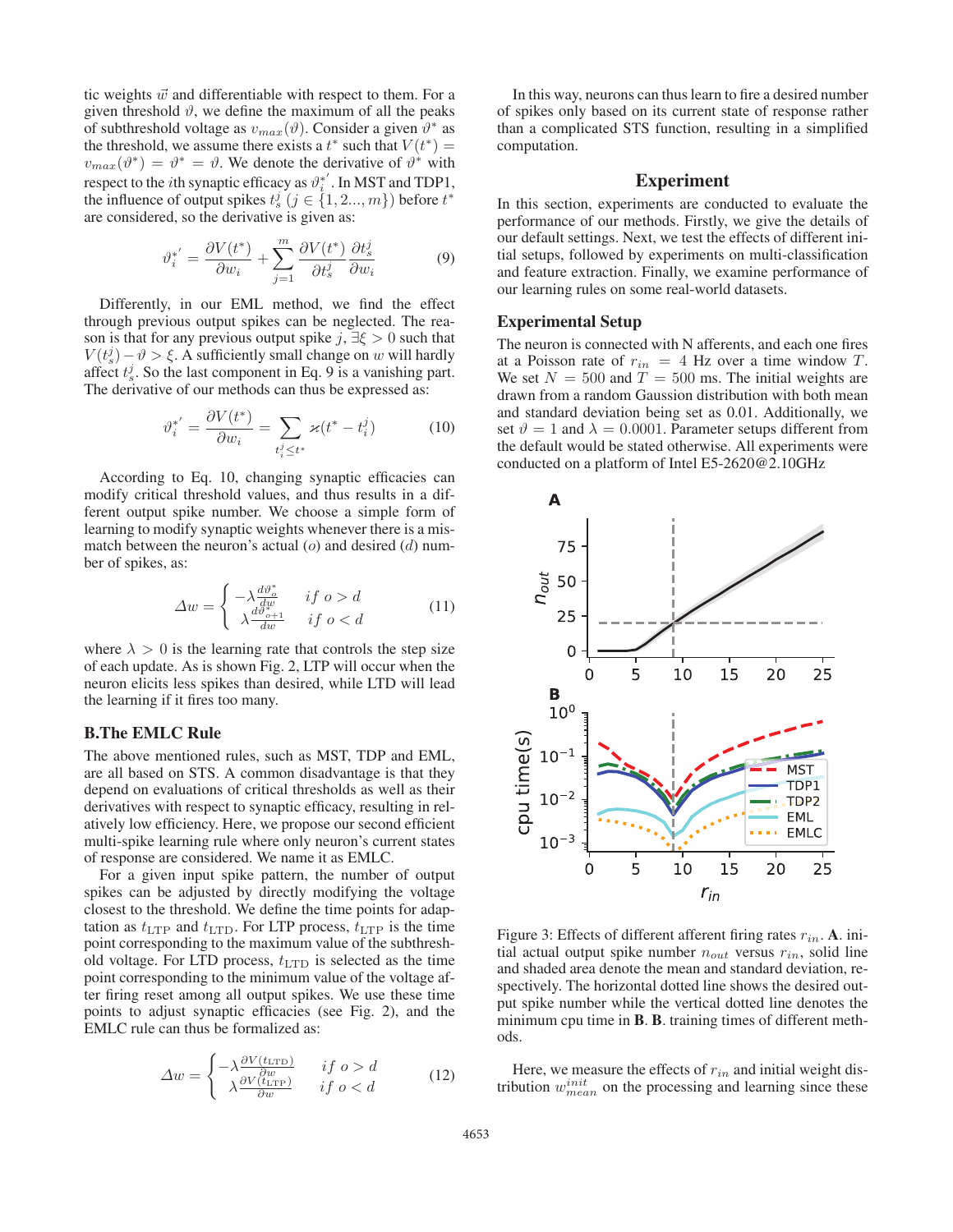two have a direct influence on neuron's output response. Our learning efficiency is compared with baseline methods of MST, TDP1 and TDP2.

## Effects of Initial Setups

Neuron's output response varies under different initial conditions: some setups lead to a high firing rate output while others would result in a low or even silent response. How neurons respond under different setups and whether they can adapt to proper states effectively and efficiently with our learning rules are studied in this section.

In Fig. 3, patterns are generated by a Poisson process with different  $r_{in}$ . The target is to train neurons to fire 20 desired output spikes. Following setups in (Yu, Li, and Tan 2018), the learning rate is scaled as  $\lambda r_{in}^0/r_{in}$  with  $r_{in}^0 = 4$  Hz. Fig. 3A shows neuron's response to different setups of  $r_{in}$ : it starts to fire if  $r_{in}$  is greater than a certain amount (5 Hz here), and its output spike number increases linearly after that with  $r_{in}$ . Fig. 3B shows the learning efficiency of different multi-spike rules. For all the learning rules, the closer the distance between initial response and the desired one is, the less running time is required. Both our proposed learning rules, EML and EMLC, are faster than other baselines. EMLC is the fastest one among all.



Figure 4: Effects of different initial mean weight  $w_{init}^{mean}$ . A. initial response  $n_{out}$  versus  $w_{init}^{mean}$ . **B**. execution times of learning.

Fig. 4 shows the effects of  $w_{mean}^{init}$  on neuron's initial response and the performance of different learning methods. Again, our methods are more efficient than others as suggested by our experimental results.

## Multi-category Classification

The learning ability of spiking neurons to classify different spike patterns have been widely studied (Brader, Senn, and Fusi 2007; Memmesheimer et al. 2014). Some of which focus on rate-coded patterns, while others based on precise timings. Here, we design several tasks to evaluate the learning performance of our method.

In the first task, we use our EML rule to train a single neuron to perform multi-category classification by firing different spike numbers in response to each. In this experiment, both the rate and temporal codes are considered. The experimental setups are similar to those in (Yu, Li, and Tan 2018). Under the rate coding scheme, we randomly generate three firing-rate templates, where a random half of the afferents have a low firing rate of 2 Hz while the other half with a high one of 10 Hz. The patterns are generated according to the Poisson process every time. For the temporal-based experiment, three spike pattern templates are randomly generated with the default setup and then fixed. New spike patterns are constructed by adding two types of noises to the templates: spike jitter noise ( $\sigma_{iit}$ ) and random deletion noise ( $p_{del}$ ). We set  $\sigma_{jit} = 2$  ms and  $p_{del} = 0.1$ .



Figure 5: Multi-category classification of single neurons. A. Gaussian kernel evaluation of the output spike numbers, with a bandwidth of 0.35. The time- and rate-based experiments are separated by the horizontal line. Vertical dotted lines denotes the decision boundaries used in B. B. classification accuracy of each category.

A single neuron is trained to fire different output spike numbers in response to each category as : 5 (Class1), 10 (Class2) and 15 (Class3). After learning, the neuron can successfully discriminate different categories where information can be coded by either time or rate (see Fig . 5). Moreover, our learning rule achieves remarkable performance with accuracies of  $100\%$  on the given task.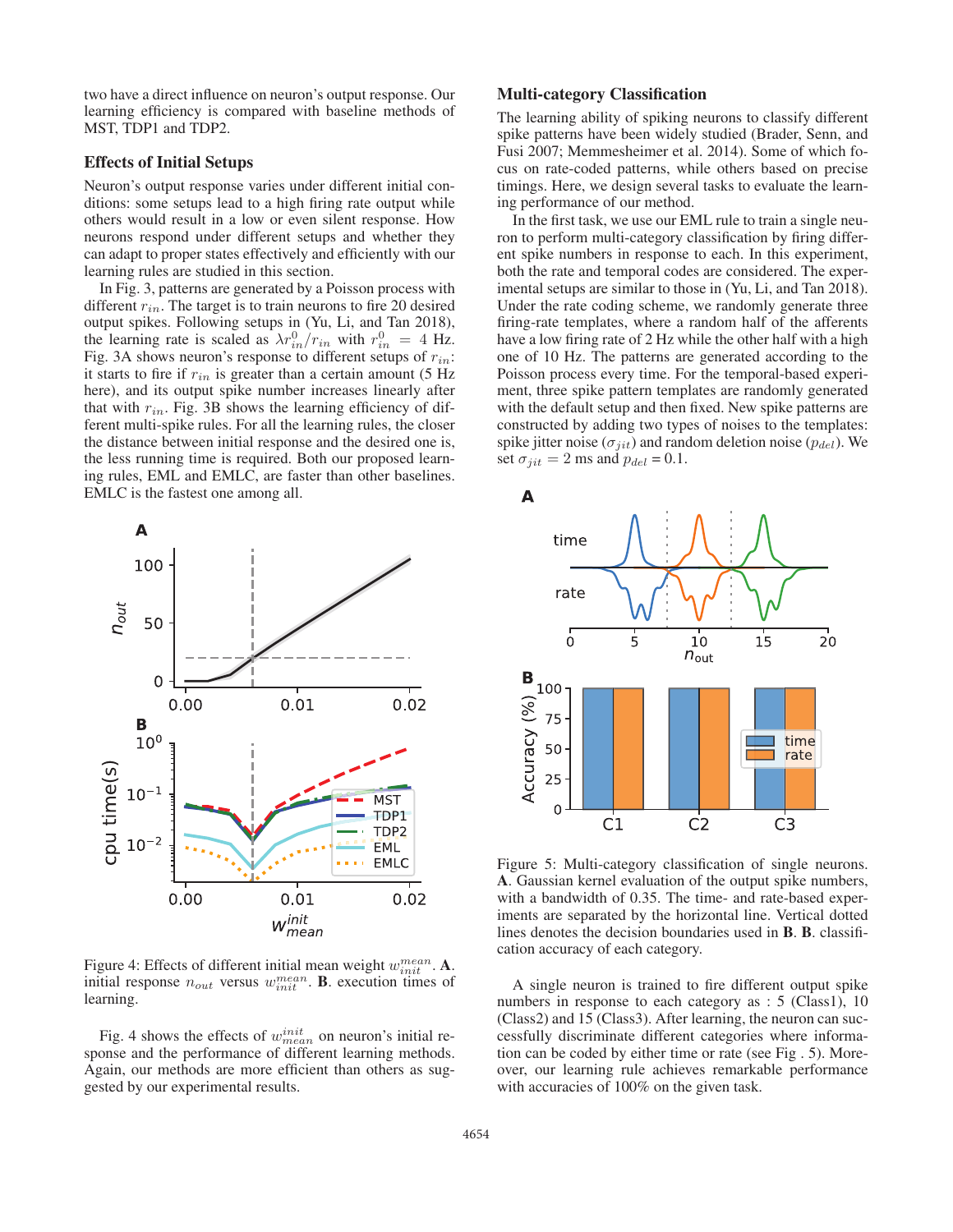In the second task, we use three neurons to learn the multicategory classification task, with each neuron being trained for one category. A temporal-based task is used to evaluate the robustness of our learning methods. Again, spike patterns of each category are constructed by adding two types of noises to the template: spike jitter noise  $\sigma_{ijt}$  and spike deletion noise  $p_{del}$ . After training, these two noises are used to evaluate the learning performance. Multi-spike learning rules are applied to train the three neurons to elicit more than 20 spikes responding to their target category and to keep silent for the others. In the decision phase, we consider the classification is correct only when the corresponding neuron fires more than 10 spikes.



Figure 6: Learning performance of different rules on the classification task. A. learning accuracy under the spike jitter noise  $\sigma_{iit}$ . B. learning accuracy under the spike deletion noise  $p_{del}$ . C. inference time of the neurons in A. Data were averaged over 100 independent simulations.

Fig. 6 shows that the tempotron rule is inferior to all multispike learning rules in term of robustness, indicating the advantages of exploiting output temporal structure with multiple spikes. Notably, our EML and EMLC learning rules outperform the other multi-spike rules in terms of robustness against different noises. Moreover, the inference time shows that our methods are more efficient (over twice) than the others.

## Learning for Feature Extraction

Useful information is often hidden in distracting streams of unrelated sensory activities, making it difficult to be detected

by neurons, a common challenging task referred as 'temporal credit-assignment' problem (Gütig 2016). In this part, we will show the ability of our EML rule for solving this problem.



Figure 7: Learning for feature extraction. A. a spike stream where features (shaded green, yellow and blue) and distractors (shaded gray) are embedded in a background activity. B and C are the membrane potential trace of the neuron in response to the spike pattern in A after training.

Similar to the task in (Yu, Li, and Tan 2018), we first randomly generate six activity patterns with the background firing statistics and then fixed them. Half of the activity patterns are assigned as feature patterns while the others are referred as distractors. In each trial, the occurrence number of each activity pattern is generated by a Poisson process with a mean of 3, and then the activity patterns are randomly embedded to a random background over  $T = 2s$ . The task is to train the neuron to fire different desired spike numbers at the presence of different feature patterns while to keep silent for distractors as well as background. The total desired output spike number  $n_{out}^*$  in response to a trial pattern is given by  $n_{out}^* = \sum_{i=1}^{n_f} c_i d_i$  where  $c_i$  is the number of the i-th feature pattrern and  $d_i$  is the desired output spike number of the i-th feature.  $n_f$  is the total number of feature patterns.

Fig. 7 shows that our method can successfully learn the two different temporal credit-assignment tasks where  $d_i$  for three feature patterns are set as  $\{1,1,1\}$  and  $\{1,2,3\}$ , respectively.

#### Real-world Classification Tasks

In this section, we evaluate the performance of our EML and EMLC rules for solving some more realistic recognition tasks. Different encoding schemes are adopted to convert external stimuli into spike patterns. We set the number of classification neurons to be the same as that of categories. The neurons are trained to fire a desired output spike numbers  $n_d$  for the corresponding category while keep silent for the others. We use a winner-take-all (WTA) scheme (Oster, Douglas, and Liu 2009) for our readout where the predicted category is represented by the neuron with most number of spikes. In addition, a momentum scheme (Gütig and Sompolinsky 2006) with  $\mu = 0.9$  is applied to accelerate the learning.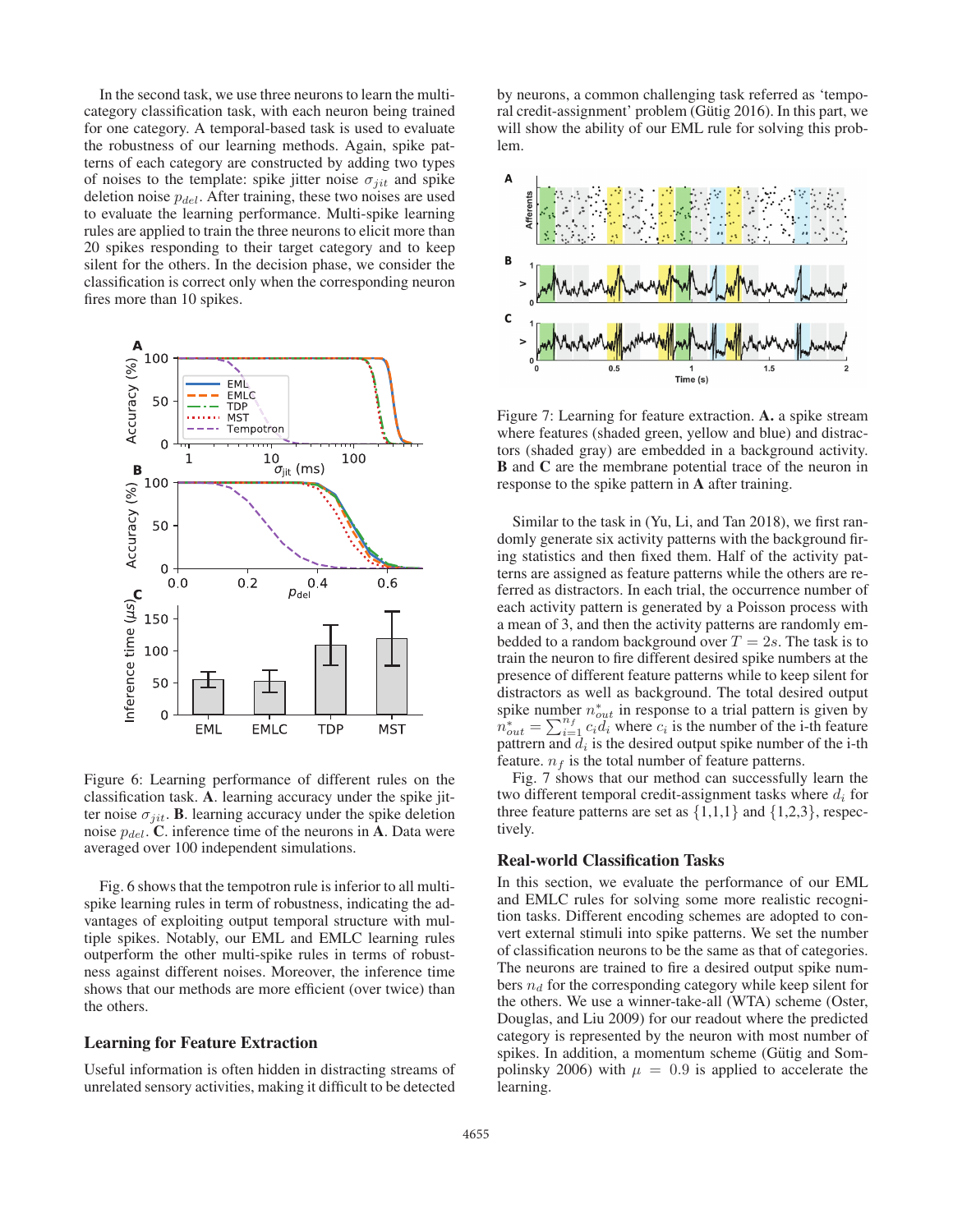| Table 1: Performance of different multi-spike learning rules on UCI datasets. |  |  |  |
|-------------------------------------------------------------------------------|--|--|--|
|                                                                               |  |  |  |

| Dataset | MST      |       | TDP1<br>TDP <sub>2</sub> |                | Yu's work  |             | EMLC (Ours)<br><b>EML</b> |       |         |                                          |            |              |
|---------|----------|-------|--------------------------|----------------|------------|-------------|---------------------------|-------|---------|------------------------------------------|------------|--------------|
|         | Accuracy | Epoch | $T^*$<br>$l$ ime $(s)$   | Accuracv       | Epoch      | Time(s)     | Accuracy                  | Epoch | l'ime(s | Accuracy                                 | Epoch      | Time(s)      |
| BC      | 95.68    | 100   | 4.59                     | 05<br>95.80    | 100<br>100 | 4.18        | 96.18                     | 100   | 2.65    | 91.24<br>96.01                           | 100<br>100 | .50<br>1.48  |
| Iris    | 95.80    | 200   |                          | 0555<br>0552   | 200<br>200 | 278<br>2.82 | 95.88                     | 200   | 1.91    | $1.\overline{58}$<br>96.16<br>$\Omega$ 1 | 200<br>200 | 1.08<br>12   |
| Zoo     | 82.65    | 85    | າາາ                      | 80.25<br>78.75 | 88<br>-91  | 1.32<br>25  | 80.90                     | 82    | 1.16    | 80.00<br>82.30                           | 82<br>76   | 0.69<br>0.64 |

<sup>1</sup> This work in (Yu, Wang, and Dang 2018).

| <b>Neurons</b> | Training size | Test size | Accuracy(%) |
|----------------|---------------|-----------|-------------|
| $800 + 10$     | 500           | 100       | 89          |
| $800+400$      | 500           | 100       | 88          |
| $800 + 10$     | 10000         | 5000      | 91.81       |
| $5000+10$      | 10000         | 5000      | 90.26       |
| $800 + 10$     | 60000         | 10000     | 92.52       |
| 784+6400+6400  | 60000         | 10000     | 95          |
|                |               |           |             |

Table 2: The performance comparison on MNIST dataset.

### A. UCI Benchmarking

In this part, three datasets are selected from UCI repositories (Asuncion and Newman 2007) and are used in this experiment. We use a Gaussian receptive field method (Eurich and Wilke 2000; Bohte, Kok, and La Poutre 2002) to encode input variables. 60% samples are used as training while the rest as the test. The target output spike number for each neuron is denoted as  $n_d$  which is set to 10 for the Breast Cancer and Iris datasets while set to 1 for the Zoo dataset.

- Breast Cancer (BC). A binary classification dataset for breast cancer recognition which contains 683 samples with 9 features each. In our experiment, every input feature is encoded by 8 neurons with Gaussian receptive fields.
- Iris. It contains 3 categories with 50 samples in each. Every sample consists of 4 features. We use 12 neurons to encode each input feature.
- Zoo. This dataset is for animal classification where there are 7 classes with 16 features. The total number of samples is 101. We use 10 neurons to encode each feature.

Table 1 shows the recognition results of different multispike learning rules under the same experimental setups. For both Breast Cancer and Iris dataset, the training epochs are fixed, while an early-stop criterion is used to test convergence speed for the Zoo dataset. As is shown in the table, our methods are more efficient than all other baselines, with a leading speed across all dataset. The recognition accuracies of our methods are mostly at the top ranges or comparable to the best.

## B. MNIST Dataset

Here, a more complex dataset, MNIST, is used to evaluate the performance of our EML rule. The MNIST dataset contains a large number of handwritten digits from 0 to 9, where each example has an image size of  $28 \times 28$  pixels (Larochelle et al. 2007).

We adopt the encoding method of (Xu et al. 2018) that uses CNN to extract features. Then the activation values are linearly mapped to spiking times. We choose 800 encoding neurons and use 10 neurons to learn the patterns. In order to make a fair comparison with different methods, different numbers of samples used for training and test are set accordingly. The target output spike number  $n_d$  is set to 10 and time window  $T$  is set to 100 ms.

A comparison of different SNN-based models is shown in Table 2. The CSNN model (Xu et al. 2018) uses 400 tempotron neurons in the output layer with each 40 to represent a same class. With a number of 500 training samples, it achieves an accuracy of 88%. Remarkably, our method reaches 89% but with fewer neurons, thanks to the multispike characteristic. When more training data are used, the accuracy of our method increases as expected. With a size of 10000 training samples, our method outperforms the dendritic neurons (Hussain, Liu, and Basu 2014) and with a lighter structure. A complex network structure with more neurons could further improve the performance accuracy as that in (Diehl and Cook 2015), but a rate-based coding is normally the key. Both these can limit the efficiency of the network. Differently, our work demonstrates the advantages of our learning rule that enables light network structure under a temporal code to achieve a comparable accuracy.

## **Conclusion**

In this work, two new multi-spike learning methods are proposed for fast processing and robust learning. We have demonstrated the advantages of our method with challenging tasks including multi-category classification and feature extraction. Our learning rules can successfully perform the task and show a strong robustness to noise. Furthermore, we evaluated the performance of our rule on several realworld dataset. Experimental results show that our method has higher performance and lower computation cost than the others, making it beneficial for fast and efficient neuromorphic computing.